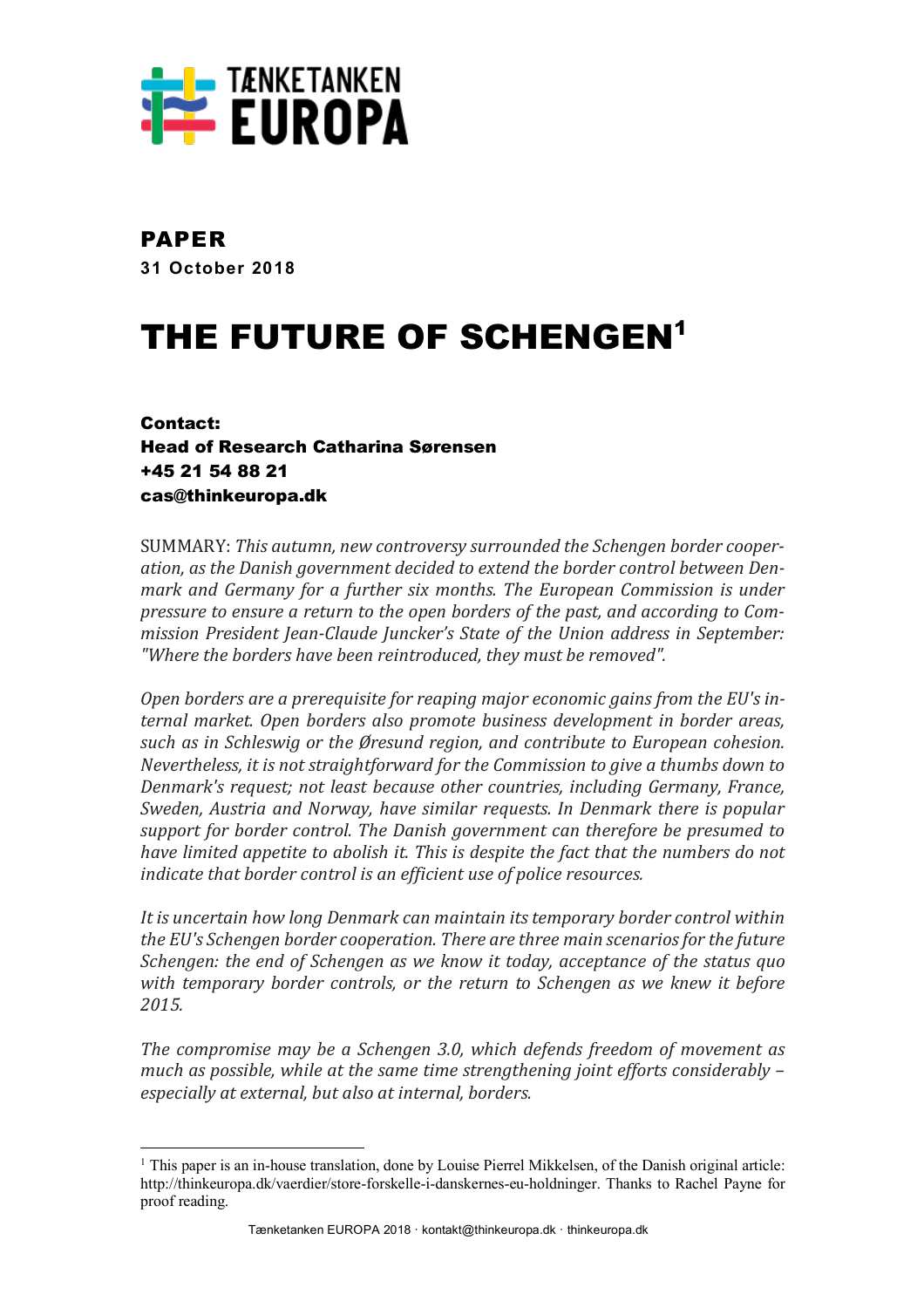

## **MAIN CONCLUSIONS:**

- Denmark has challenged the Schengen agreement by renewing its temporary control at the Danish-German border. The government has justified the decision with reference to the current security and migration situation.
- However, several Member States and the Commission are increasingly critical of this justification.
- Proponents of border control have used the number of rejected persons and charges made in connection with the control as an argument for its importance. But reviewing the numbers, it is questionable whether border control is an efficient use of police resources.
- Indeed, when comparing the results of the border control with the situation before the introduction of controls, the figures look much less convincing. Moreover, many Danes are among those charged at the border, and most charges are for traffic-related infringements.
- The police's prioritisation of border control has had negative consequences for citizens' safety internally in Denmark. Since border controls were introduced, police response times have risen, while the charge rate for serious crime, vandalism and theft in Denmark has fallen drastically, and the average processing time from charging to sentencing for offenses such as theft has increased by 91 per cent.
- The EU's ability to control external European borders is improving, and this diminishes arguments for continued control at internal borders.
- When Denmark challenges the Schengen rules, it risks creating a negative domino effect with respect to the Dublin Regulation, which enables Denmark to return asylum seekers to the first EU country in which they arrive. Particularly among the southern European countries, the acceptance of the Dublin Regulation is coupled with a return to free movement internally in the EU.
- There is a need for a reform of Schengen into a Schengen 3.0 that will pave the way for enhanced cooperation also on internal borders, in order to reduce domestic policy pressure in member states for maintaining physical, cost-heavy and inefficient national border control.
- The EU's member states would continue to be responsible for exercising potential controls within their own borders, but their efforts could be supported by common European migration and safety assessments in the coordination of such activities.
- In addition, EU funds could be earmarked in the forthcoming framework budget to cover the costly measures of creating so-called Smart Borders at internal borders, including support for number plate scanners and radio frequency identification, for example.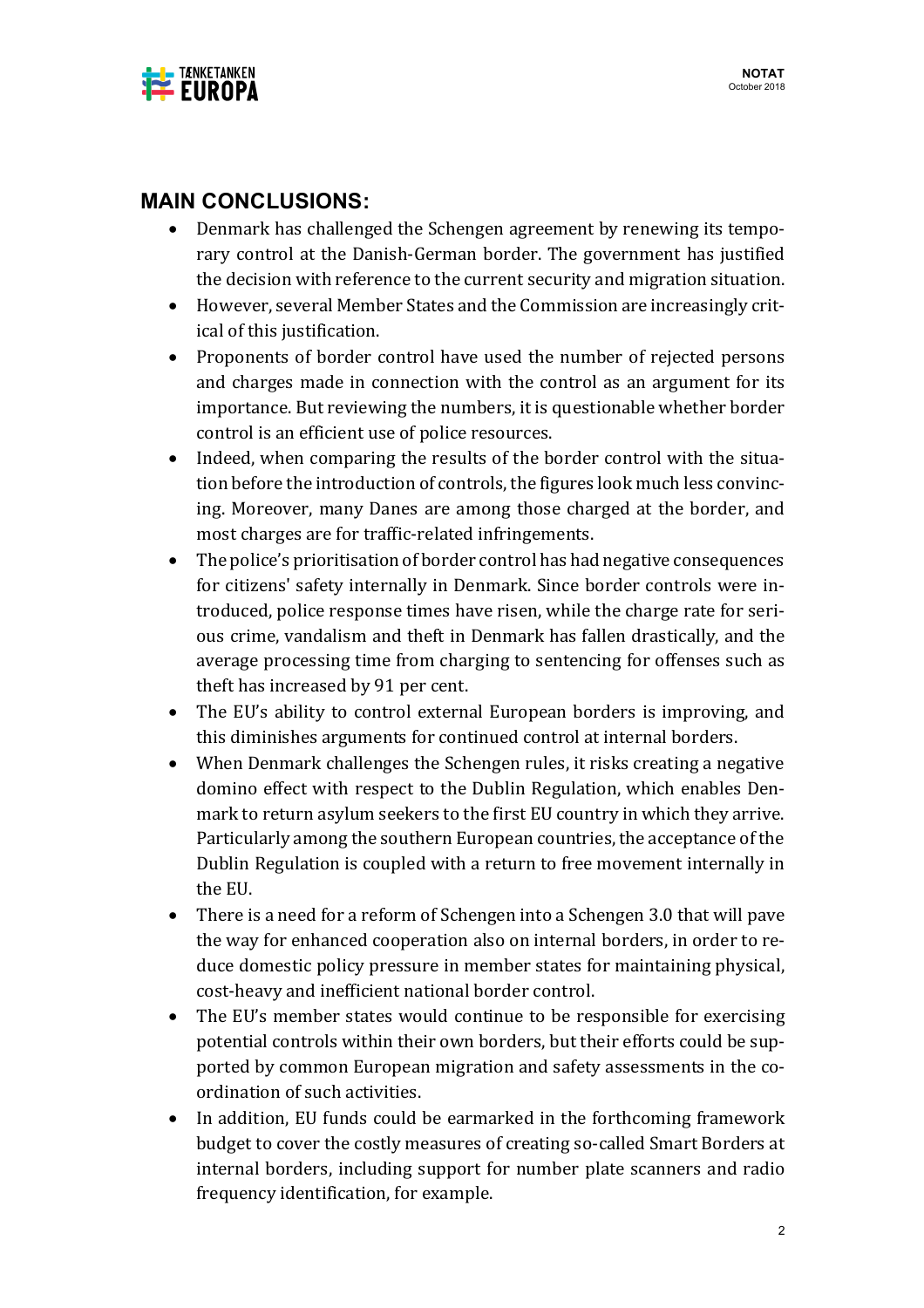

Freedom of movement is one of the elements that most Danes associate with the EU. It is a fundamental right guaranteed by the EU Treaties. "Schengen" is the name of the cooperation that ensures free movement across internal borders in the EU. The Schengen cooperation means that citizens in the EU, as well as in Iceland, Liechtenstein, Norway and Switzerland, can move freely cross the borders of member states without having to go through border control. Freedom of movement of goods and labour is an important prerequisite for the EU's internal market, which is crucial for the member states' economies. A Danish analysis shows that the internal market makes the average Danish family approximately DKK 65,000 richer each year.<sup>2</sup>

The Schengen cooperation has created greater freedom internally in the EU, but the opening of internal borders was accompanied by enhanced control at external borders from the outset and even closer police cooperation across borders. The European police cooperation, Europol, and the Schengen Information System (SIS) were thus launched before Denmark followed the other Nordic countries into Schengen in 2001 to keep the Nordic Passport Union in tact. To strengthen external border control, the EU countries established the European Border and Coast Guard Agency (Frontex) as well as the so-called EURODAC and Visa Information System (VIS) databases for the registration of asylum seekers and visa applicants' fingerprints and facial images.

However, the migration crisis in the summer of 2015, with over a million refugees and irregular migrants crossing the Mediterranean Sea, placed far too much pressure on authorities in the Schengen countries and developed into a political crisis in the member states and the EU as a whole. As a counter reaction, six Schengen countries (Denmark, France, Norway, Sweden, Germany and Austria) introduced temporary border control.

After more than a decade of passport-free travel, the trend started to shift towards closed borders.

Control measures were subsequently approved by the European Commission as being within the Schengen rules, which allow temporary control in extraordinary situations. But since then, the uninterrupted continuation of the controls has in effect put Schengen on pause. The Schengen agreement is not completely broken, but now that there is better control of the external borders, several member states have raised the point that continued control violates the regulatory framework. In addition, there are countries that have decided to build new physical fences at their borders, such as Hungary. Although these fences do not count as re-introduced border controls, their compliance with the Schengen rules is questionable.<sup>3</sup>

<sup>&</sup>lt;sup>2</sup> The Internal Market's Economic Importance for Denmark, the Danish Commerce and Industry Agency, 25.02.2017, https://erhvervsstyrelsen.dk/det-indre-markeds-oekonomiske-betydning-danmark. 3 The Future of the Schengen Area, CEPS, 2018: https://www.ceps.eu/sys-

tem/files/IPOL\_STU%282018%29604943\_EN.pdf.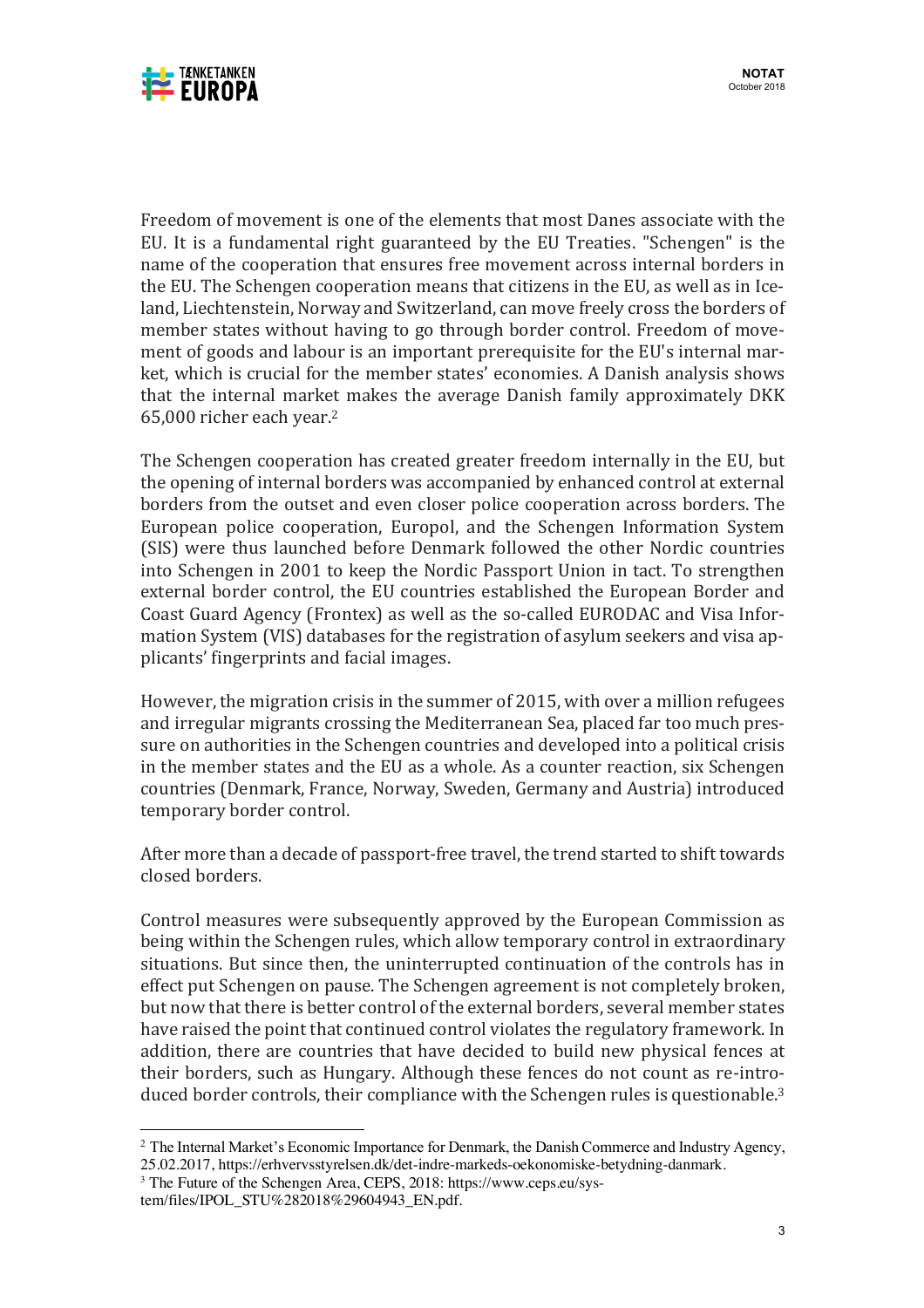

Below is the Commission's overview of the current situation of border controls within the Schengen area and the official reasons given by the six countries that have introduced temporary border controls. The reasons are given with reference to internal security, i.e. the fear of terrorism, and to concerns for secondary movements of migrants or so-called "asylum-shopping".

#### **Existing border controls in the Schengen area**

| France         |                    | 30/4-30/10 2018 Persistent terrorist threat; all internal borders.                                                                                                                                                                  |
|----------------|--------------------|-------------------------------------------------------------------------------------------------------------------------------------------------------------------------------------------------------------------------------------|
| Austria        | 12/5-11/11 2018    | Security situation in Europe and threats resulting from the con-<br>tinuous significant secondary movements; land borders with<br>Hungary and with Slovenia.                                                                        |
| Germany        | 12/5-11/11 2018    | Security situation in Europe and threats resulting from the con-<br>tinuous significant secondary movements; land border with<br>Austria.                                                                                           |
| <b>Denmark</b> | 12/5-11/11 2018    | Security situation in Europe and threats resulting from the con-<br>tinuous significant secondary movements; all internal borders<br>with an initial focus on the land border with Germany and ports<br>with connection to Germany. |
| Sweden         | 12/5-11/11 2018    | Continuous serious threat to public policy and internal secu-<br>rity; all internal borders.                                                                                                                                        |
| Norway         | $12/5 - 11/112018$ | Security situation in Europe and threats resulting from the<br>continuous significant secondary movements; all internal<br>borders with an initial focus on ferry connections with DK,<br>DE and SE.                                |

Source: European Commission: Overview of the re-introduction of border controls: https://ec.europa.eu/home-affairs/what-we-do/policies/borders-and-visas/schengen/reintroduction-bordercontrol\_en

Denmark announced on 12 October 2018, with the same reasoning, that a further six-month extension of border control would take effect from 12 November 2018.<sup>4</sup> Similar messages have come from the five other countries.<sup>5</sup> The Commission must now assess the countries' actions in light of the principle of proportionality. Even though the countries' arguments are similar, the scope of the controls are different. Swedish control is estimated to monitor around 70-80 percent of border crossings, while the Danish controls are estimated to be significantly less comprehensive.<sup>6</sup> In addition, Germany has occasionally had internal controls at airports.

<sup>4</sup> Letter from Immigration and Integration Minister Inger Støjberg to EU Commissioner for Integration and Internal Affairs Dimitris Avramopoulos, October 12, 2018 http://uim.dk/filer/nyheder-2018/letterfor-commissioner-avramopoulos.pdf.<br><sup>5</sup> "Germany extends border controls with Austria and Denmark", dw.com, October 12 2018,:

https://www.dw.com/en/germany-extends-border-controls-with-austria-and-denmark/a-45868897. <sup>6</sup> Numbers provided by Danish and Swedish sources at a closed Schengen conference at the German think tank SWP in September 2018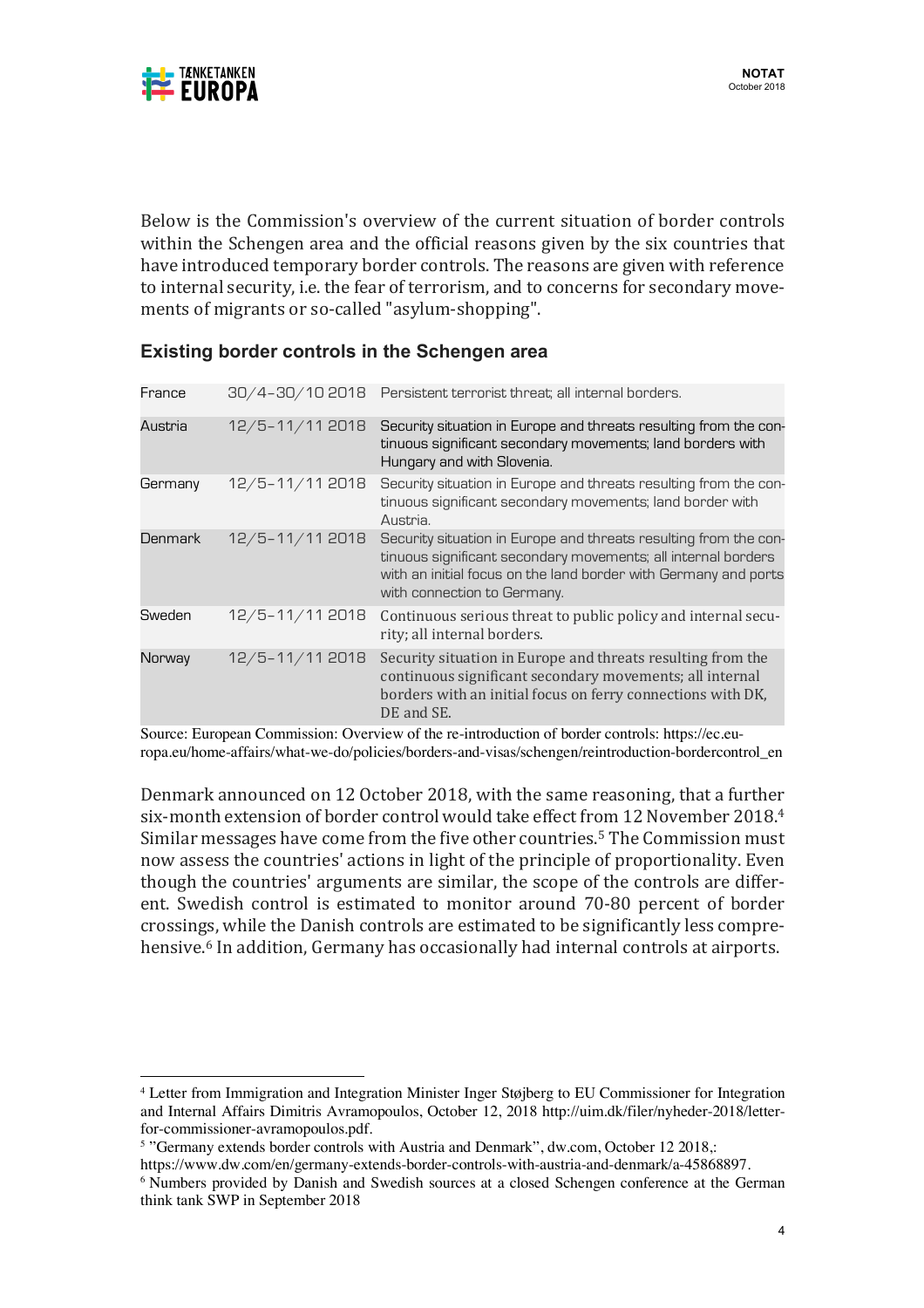

#### **The Schengen debate is coming to a head**

There are at least two reasons why the debate on Schengen and the criticism of internal controls from other member states is intensifying today. First, because the continued demands for border control among the states who have requested it are bending the existing Schengen rules. The rules only allow temporary control under special circumstances. Asylum and migration rates are back at the pre-2015 crisis level, and this has spurred the countries that are adversely affected by the internal border controls to put more pressure on the Commission to reject further extensions. At the same time, European cooperation against terrorism, via Europol among others, has been strengthened with positive results.<sup>7</sup> The number of deaths in terrorist attacks in the EU countries decreased from 151 in 2015 to 68 in 2017. The decreasing numbers of migrants and progress in the fight against terrorism means that one cannot rule out that infringement proceedings could be issued against member states that cannot produce the necessary documentation to extend temporary border controls.

The Commission's own position is also clear. In his annual speech about the state of the EU on 12 September, Commission President Jean-Claude Juncker said: "I am and will continue to be strongly against internal borders. Where the borders have been re-introduced, they must be removed. If they are not, it is an unacceptable step backwards for Europe now and in the future."<sup>8</sup>

Second, the Council's compromise on the new Schengen Borders Code – which is the Commission proposal for future-proofing Schengen – now has to go through so-called trilogue negotiations with the European Parliament. The Parliament is expected to be extremely critical of, *inter alia*, the Danish "red lines", which posit that the new rules must allow for controls of up to one year and without needing approval from the Council. These red lines would probably allow Denmark to continue its border controls in a similar way to today. However, the Justice and Home Affairs opt-out means that Denmark cannot participate in the vote on the final outcome.

#### **Schengen and migration bite each other's tails**

 

Regardless of whether the Schengen Code takes one form or another, or whether the Commission gives the green light to another half-year extension, the challenges of Schengen will not be resolved this autumn. The crisis in 2015 showed how much Schengen and open borders are linked to the asylum and migration debate. That debate is still alive and well in Brussels.

<sup>7</sup> European Union terrorism situation and trend report, 2018, Europol. https://www.europol.europa.eu/activities-services/main-reports/european-union-terrorism-situation-and-trend-report-2018 tesat-2018

<sup>8</sup> State of the Union, 12 September 2018: https://ec.europa.eu/commission/sites/beta-political/files/soteu2018-speech\_da\_0.pdf.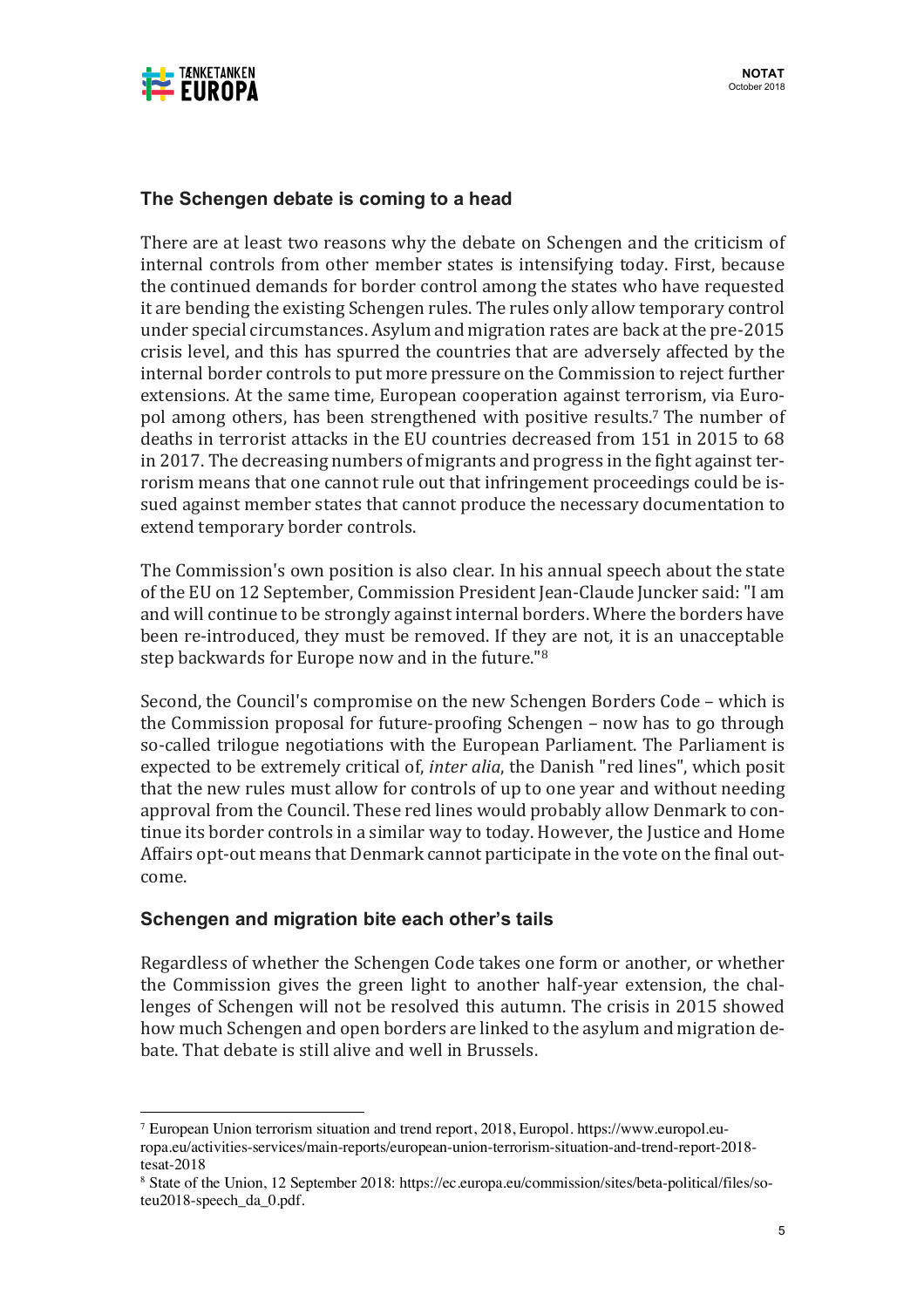

Today, we could ask how Schengen worked so smoothly for so long. The open borders, which all EU countries support in principle and which generate huge financial gains, are based on the trust that all other countries have control over their residence permits. That trust today collides with a strong political desire within several member states to better control migration. Migration is the policy area that, according to the Eurobarometer opinion polls, is today's major concern for EU citizens. 9

In the 1980s and 1990s, the establishment of Schengen was considered a natural extension of the establishment of the EU's internal market for goods. At the same time there was an acknowledgement that in large parts of Europe – with growing connections across countries and growing traffic in general – it was impossible to control the internal borders, unless one could build border controls similar to those that had just been torn down in connection with the fall of the Berlin wall. Furthermore, control at border crossings was, according to large segments of the European police, an ineffective remedy for combating transnational crime. It was almost regarded as telling the criminals where the police would be. Compensatory measures, such as enhanced police cooperation in exchanging information (the beginning of the EU police agency Europol), the possibility of persecution of criminals across the border, control of the hinterland, etc., were seen as far more effective measures.

In 1995, the core countries behind the Schengen cooperation, France, Germany, the Benelux countries, Portugal and Spain established a special database, SIS I, which collected data on criminal and illegal border crossers. It was extended to SIS I+ in 2001 when a number of Nordic countries, such as Finland, Sweden, Norway and Iceland, chose to join the cooperation. Denmark decided to follow, despite the Justice and Home Affairs opt-out, as it was an important Danish interest to preserve the Nordic Passport Union. The entire plan for the creation of the  $\varnothing$ resund region was closely linked to passport-free travel and unimpeded border crossing. 

With Denmark's entry into Schengen, Danish police gained access to the SIS database. Today, the new SIS II system contains more than 76 million pieces of information, and Danish authorities searched more than 20 million times in the database in 2017.<sup>10</sup> One of the reasons for the many searches is that Danish authorities can use the the SIS II database to conduct automatic searches for number plate scanners on police cars and at border crossings.

<sup>&</sup>lt;sup>9</sup>The voters have new wishes for what the EU should do, paper, Think Tank EUROPA, March 12, 2018, http://thinkeuropa.dk/vaerdier/vaelgerne-har-faaet-nye-oensker-til-hvad-eu-skal.

 $\frac{10}{2}$  parish searches in the Schengen database SIS have tripled in two years, Think Tank EUROPA, paper, 3 June 2018, http://thinkeuropa.dk/politik/danske-soegninger-i-schengen-databasen-sis-tredoblet-paaaar.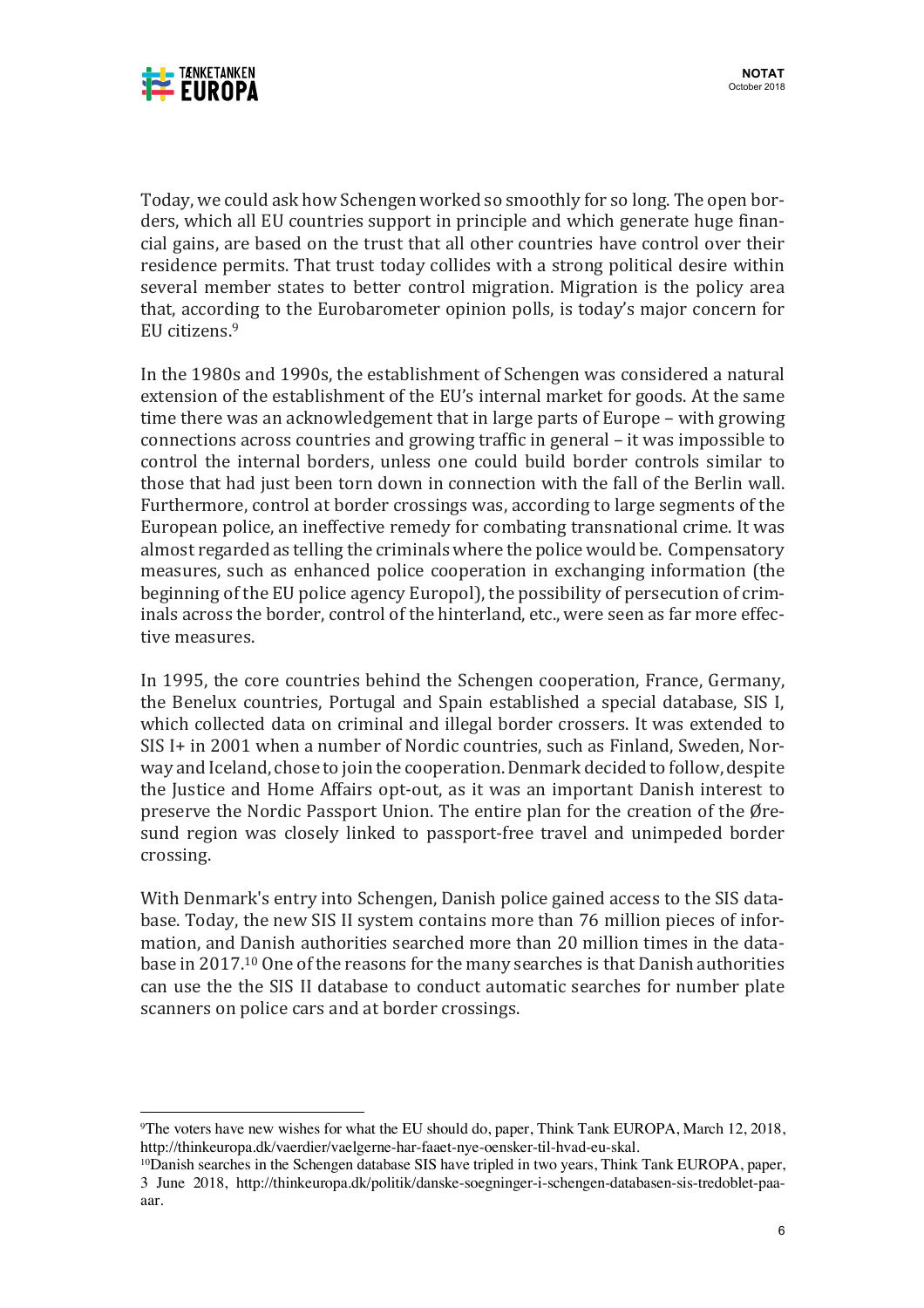

In 2005, Frontex, the European Border and Coast Guard Agency, was established, to assist Member States with ensuring external border controls. Before the migration crisis three years ago, this Schengen border cooperation existed side-by-side with a very weakly EU-regulated asylum and migration policy. Here, the main initiative was the Dublin Regulation.

The 2003 Dublin Regulation is based on the Dublin Convention of 1990 and the associated EURODAC system is used for the registration of asylum seekers' fingerprints. It determines that an asylum seeker's case must be dealt with in the first EU country in which their entry was registered.

The main purpose of the convention was to avoid "asylum shopping", i.e. the opportunity for an asylum seeker who had been rejected in a country to move on to the next and try their luck there. The refugee and migrant flows were at the time mostly east-west, and Germany was in most cases the first asylum country. For many years, Denmark has used the Dublin Regulation to send more asylum seekers back to other EU countries than Denmark itself has received (Danish participation is secured through a so-called parallel agreement, as the cooperation is covered by the JHA opt-out).

For years, initiatives have been promoted to strengthen both asylum and migration cooperation as well as external border control, but several vital decisions have become drawn out due to disagreements or sluggishness among member states. That is why in 2015 the EU was suddenly in trouble as the major refugee and migration crisis struck the continent. An example of a proposal that was well under way before the crisis struck is the new Exit Entry System (EES), which will build a common IT system to register entry and exit of the Schengen area at the external borders. The idea was initially recommended by the Commission in 2009, but it was only approved by the member states in  $2014$  – one year before the refugee crisis. After the crisis, it took only a year before a new Commission proposal on the EES was adopted.<sup>11</sup>

The crisis in 2015 sent a strong signal that the existing EU regulations were far from adequate. Frontex's resources were not sufficient enough to make a real difference to the receiving countries. And the Dublin system almost collapsed under the great pressure placed on receiving countries like Greece and Italy, which either failed to or deemed it unreasonable to register all of the newcomers. Many migrants proceeded to make their way across Europe unregistered, and in September 2015 they also reached the Danish highways. Even though the pressure has now been relieved and the receiving countries have more control over their border situation, many countries are still receiving unregistered migrants. For example, the Dutch migration minister, Mark Harbers, has observed that most of the

<sup>11</sup> See the draft proposal with a review of the process here: http://www.europarl.europa.eu/Reg-Data/docs\_autres\_institutions/commission\_euro-

penne/com/2016/0194/COM\_COM(2016)0194\_EN.pdf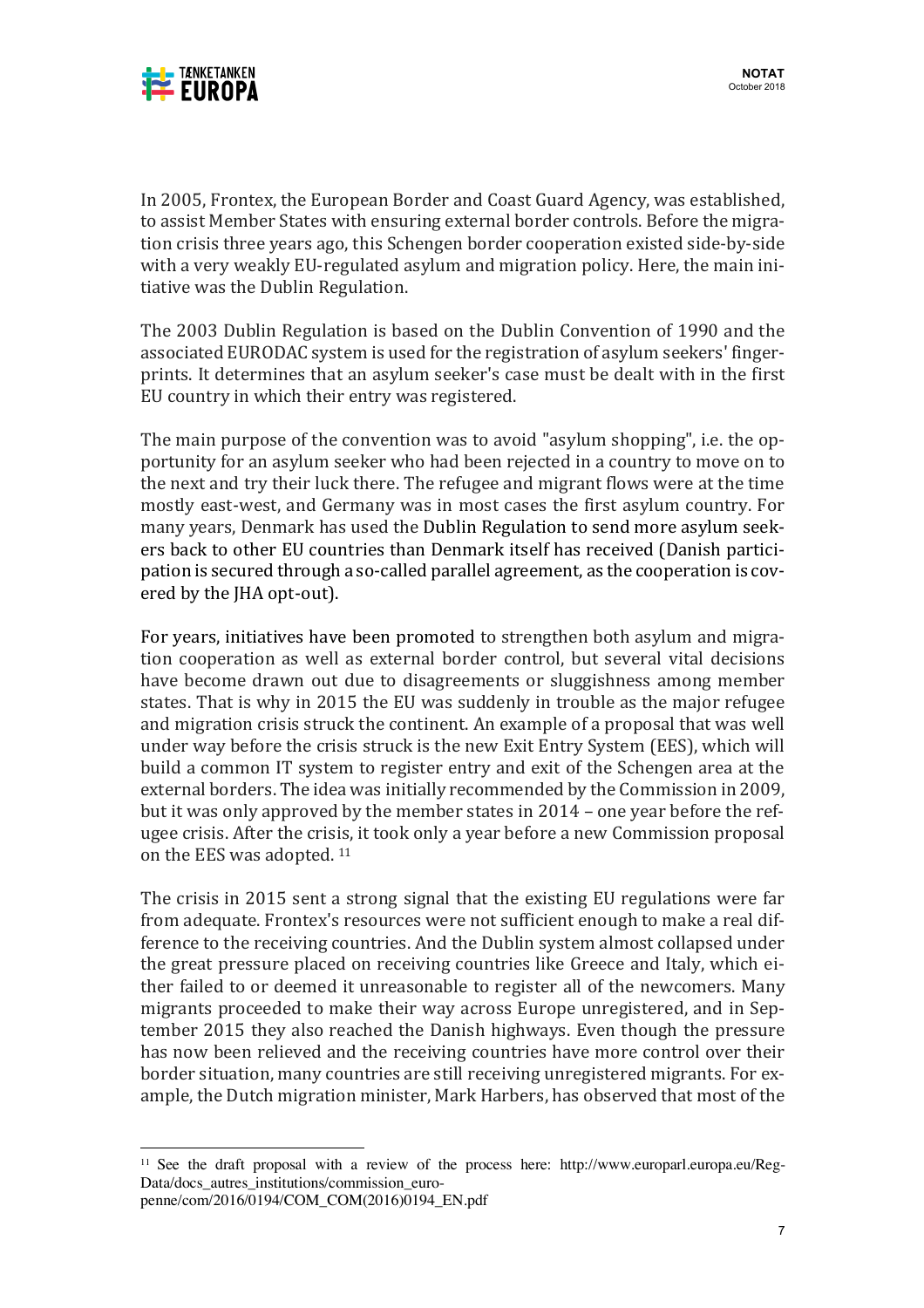

asylum seekers who have arrived in the Netherlands up to and including September 2018 have not previously been registered in Europe.<sup>12</sup>

The experience of pressure on the external borders, non-registration of newcomers and reports of asylum shopping is what makes destination countries such as Germany and Sweden keen to revive the EU's internal frontiers, and receiving countries such as Greece and Italy call for solidarity in handling migration. It is a catch-22 situation, where finding solutions to Schengen-related issues relies on solutions in the area of asylum and migration. This is where a political paradox emerges.

The countries that speak most warmly for a return to Schengen – such as Poland – are also among the most reluctant towards new asylum and migration policies in the EU. As the sender of a considerable proportion of migrant workers to other EU countries, Poland wants freedom of movement. On the other hand, any form of distribution mechanism of asylum seekers is excluded for domestic political reasons.

The strong opposition on a principal level in several countries towards obligatory distribution mechanisms means that the EU Heads of State and Government are strongly committed to finding common asylum and migration ground in other areas that could one day spill-over into greater distributive solidarity. So far, the target is that the EU should collectively contribute more to strengthening external borders. For example, a proposal has been made to significantly boost this effort through the next EU framework budget, including employing 10,000 new Frontex staff, setting objectives for common migrant processing camps, enabling interoperability of asylum and crime databases, and working to finalising agreements with third countries on migration management and readmission.

The long-term future of the Schengen area is linked to this work. It will only be when the asylum and migration situation in the EU becomes well-managed and stable that the push from several member states for internal border controls will subside. As we outline below, there are three overall scenarios for the future of Schengen, which range from the prospect of the Schengen area's collapse, to an attempt to maintain status quo, to a demand for a 'return' to Schengen.

#### **Scenario 1: The end of Schengen**

In the wake of the immediate migration crisis, the total collapse of Schengen cooperation was seen as a real risk. According to a report from European Council on Foreign Relations, six EU countries, including France, considered in the spring 2016 that this could potentially happen before the summer.<sup>13</sup> Today there is no

<sup>&</sup>lt;sup>12</sup> Politico Brussels Playbook, 19 September 2018.<br><sup>13</sup> The Future of Schengen, ECFR, 2016: https://www.ecfr.eu/specials/scorecard/schengen flash scorecard.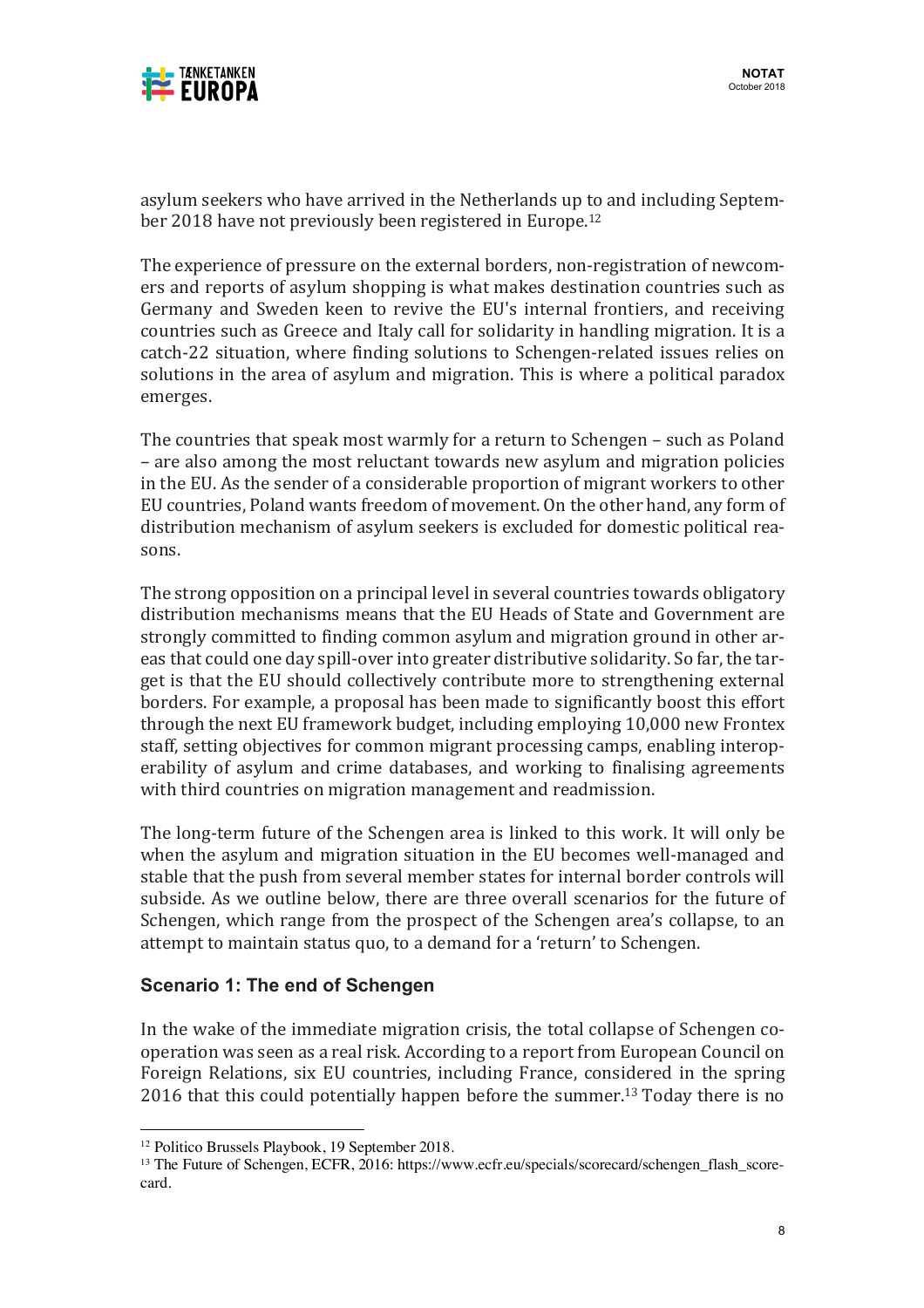

prospect of the Schengen cooperation facing a collapse. It would probably need a crisis of at least the same magnitude as the migration crisis in 2015 before talks of a collapse would resurface.

A collapse scenario implies, in principle, that checks would be made at all internal EU borders. This situation is so far from what several EU countries want that, most likely, a collapse of the common Schengen agreement would instead lead to one or more "mini Schengen" agreements among groups of like-minded neighboring countries (e.g. the Iberian Peninsula, Benelux, and the Nordic countries).

A less dramatic, but still unlikely, development for the EU could be that some countries resign – or are thrown out – from the Schengen cooperation. In Denmark the Danish People's Party (DF) has long expressed its resentment of the Danish membership, not least due to its desire for permanent border control. The DF's Schengen resentment could become even more intense if a Danish decision to extend its border control gets rejected by the Commission as being contrary to the Schengen Agreement. 

In addition, in an extreme case, a court case against Denmark for breaking the rules could lead to its expulsion from Schengen. This would mean that all Danish borders would be considered as external Schengen borders, including the borders of the Nordic countries, demanding extensive controls such as ID checks of all travelers. Danish access to the many Schengen-related compensatory measures such as the comprehensive SIS-II registry would disappear. And the Danish special agreement to participate in Europol would cease as it is tied to Schengen membership. In addition to decreasing the value of the internal market for Danish households, it would also be a serious loss for Denmark's efforts against illegal migration and serious crime, which would far outweigh any security benefits gained from border controls. An exit would, in principle, cause Denmark to lose access to all of the EU's central migration and crime databases.

Only opponents of the principle of free movement will see something positive in a complete Schengen collapse. This would be a very serious defeat and a setback for the EU and Denmark, both economically and symbolically.

However, as mentioned, it is unlikely that most EU countries would accept a Schengen collapse. An end to the common Schengen agreement would therefore be likely to be replaced by one or more mini-Schengen agreements. This scenario may even not be seen as a threat in the "EU core", i.e. France and the Benelux countries.

These countries could be interested in a mini-Schengen agreement as an opportunity to intensify integration, bypassing more foot-dragging countries. Dutch Prime Minister Mark Rutte officially introduced the idea of a mini-Schengen in November 2015, which would consist of the Benelux countries as well as Germany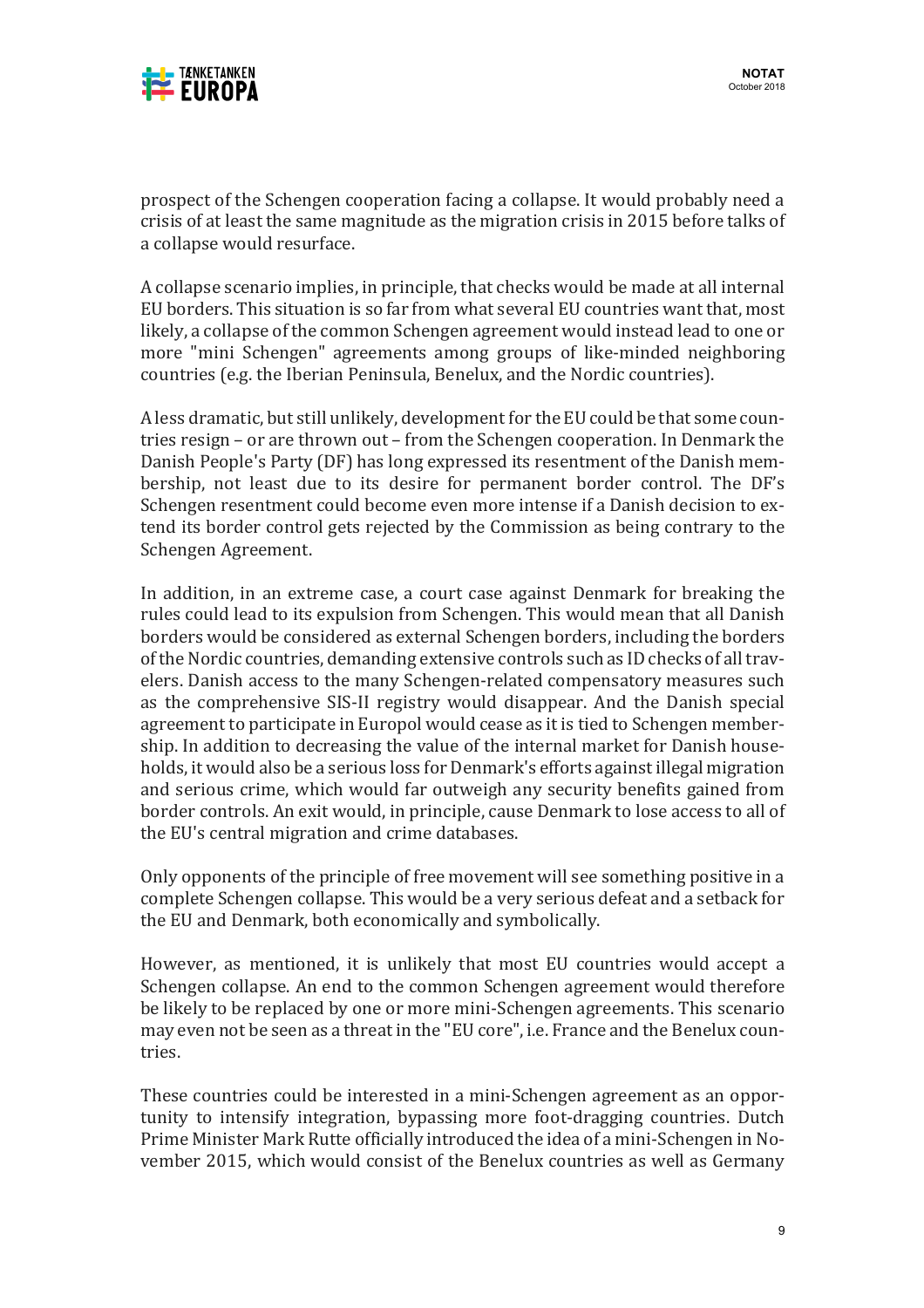

and Austria.<sup>14</sup> French President Emmanuel Macron is also a known as an advocate for a smaller Europe, and in September this year he said after the informal summit in Salzburg that Schengen should be only for the "willing". "Countries that don't want more Frontex or solidarity will leave Schengen," he said.<sup>15</sup>

#### **Scenario 2: Status quo**

An approximation of the status quo could be achieved if both the Commission and the Council choose to overlook the fact that individual member states  $-$  even without solid evidence of migrant pressures or security threats - wish to extend their border controls indefinitely, refusing to bring proceedings against the countries at the European Court of Justice for infringement of the Treaty. This would allow further extensions of border controls in the six countries with current controls (although there are quite consistent assessments that Germany will be for phasing out control). The average citizen must, as a rule, remember her passport when travelling in the EU, and queues may occur during peak hours or periods of extra travel activity. At the same time, the controlling countries would continue to incur significant border control costs without thereby establishing anything that resembles full security against illegal immigration or cross-border crime.

At first glance, status quo can be seen as an attractive scenario. It allows a country like Denmark to maintain its current level of border control as long as there is an internal political demand for it. According to key actors, the Danish random sampling control has not caused significant delays at the Danish-German border.<sup>16</sup> Principally and symbolically, border control challenges the ideal of free movement, but in reality it would be an exaggeration to say that the current level of limited random checks undermines people's mobility or the gains of the single market.

Border control has been declared a great success in the domestic debate – typically without including in this context the significant downgrading of police action in other areas.<sup>17</sup> The assessment of success is based in particular on numbers that

<sup>&</sup>lt;sup>14</sup> Dutch government floats 'mini-Schengen' idea to EU partners, Reuters, 19 November 2015, https://www.reuters.com/article/us-europe-migrants-netherlands/dutch-government-floatsminischengen-idea-to-eu-partners-idUSKCN0T81J720151119.

<sup>15</sup> Politico Brussels Playbook, 19 September 2018.

<sup>16</sup> "Transport giant drives border fears away: No problems at all", Jyllands-posten, 3 June 2018: https://finans.dk/finans/erhverv/ECE8726878/transportgigant-maner-graensefrygt-i-jorden-ingen-problemeroverhovedet/?ctxref=ext.

<sup>&</sup>lt;sup>17</sup> "New records: Border control reveals extensive crime" BT, 23 August 2017: https://www.bt.dk/danmark/ny-opgoerelse-graensekontrol-afsloerer-omfattende-kriminalitet; "Border control: almost 5500 foreigners rejected at the border over the last two years", Berlingske, March 14, 2018: https://www.berlingske.dk/politik/graensekontrol-knap-5500-udlaendinge-afvist-ved-graensen-paa-toaar; og ' Now it is clear that border control works', Fyens Stifttidende, 16 March 2018: https://www.fyens.dk/debat/Nuer-det-helt-tydeligt-Graensekontrollen-virker/artikel/3239380.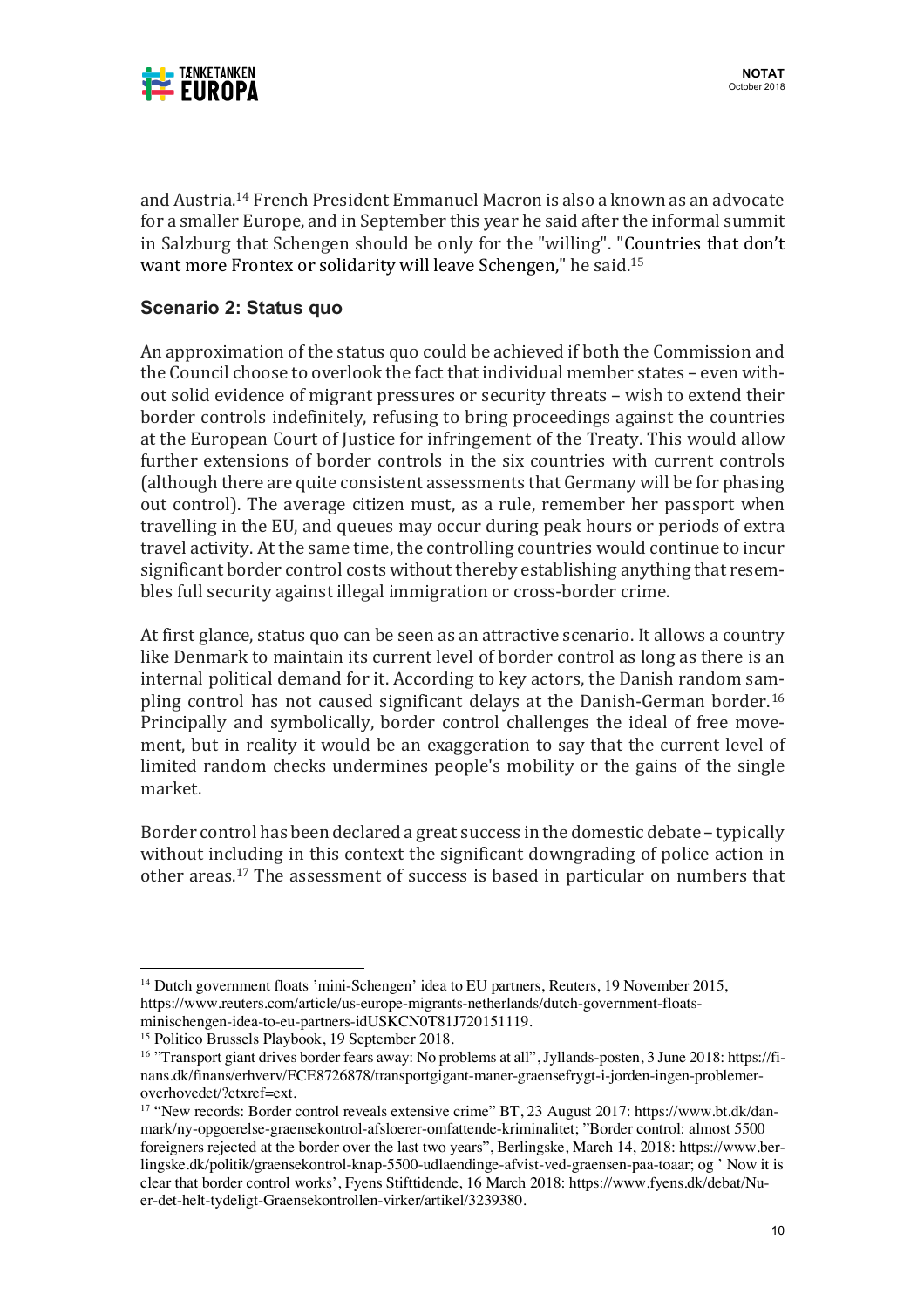

show that border controls since 4 January 2016 have led to more than 6,400 people being rejected and around 5,000 charges being made.<sup>18</sup> However, this does not in itself reveal whether the border control is an efficient use of resources, as any such claim would depend on a comparison with the situation before border control.

Status quo is an option in the short term (e.g. for the next six months or so), but it is unlikely to prevail in the long term if the current migration and security situation does not worsen. There are so many critical voices against border control in several member states and the Commission that it seems unlikely that countries persisting with border control will be able to avoid infringement procedures. In a country like Spain, tourism and export sectors are largely linked to free movement. <sup>19</sup>And because of the close links between border, asylum and migration cooperations, the continued bending of the rules in one area means that the rules in other areas could also erode. In other words, Denmark and other countries bending the Schengen Agreement risk creating a negative domino effect with regards to the Dublin Regulation, which several southern European countries already experience as not serving their interests. Indeed, a country such as Denmark is likely to be far better served by a well-functioning Dublin System than with border control and an eroded Dublin System.<sup>20</sup>

Additionally, the results of the border controls in terms of the numbers of rejections and charges that have been highlighted in the Danish public debate as evidence of the success of the control measures have not been compared with the situation before their introduction.

The police were not passive spectators of attempted illegal immigration or smuggling before Denmark introduced formal border controls. Even before 2016 it was possible to carry out random controls. Unfortunately, it is quite difficult to assess whether these random sample checks were as successful in stopping people from attempting to travel illegally into Denmark as there are no comparable numbers.

Think Tank EUROPA's analyses show that the term "rejection" is used exclusively when and if border controls have been introduced. For the time period prior to 2016 there are only extradition figures available – and here the term 'administrative expulsions' covers issues such as lack of residence permit. But even with these reservations, it is interesting to note that the number of these administrative expulsions was exceptionally high in 2015, when there was no border control. That

<sup>&</sup>lt;sup>18</sup> Between 4 January 2016 and 5 August 2018, 6,394 people were rejected at the border, corresponding to approx. 2,475 people a year. Between 4 January 2016 and 22 July 2018, 4,913 people were charged in connection with border control - this corresponds to approx. 1935 people annually. Sources: https://politi.dk/da/aktuelt/presse/graensekontrol/graensekontrol.htm?WBCMODE=Pr and

https://www.ft.dk/samling/20171/almdel/uui/spm/792/svar/1506559/1930430.pdf.<br><sup>19</sup> The future of Schengen, report, SWP, October 2018: https://www.swp-berlin.org/en/publication/thefuture-of-schengen/.<br><sup>20</sup> The future of Schengen, report, SWP, October 2018: https://www.swp-berlin.org/en/publica-

tion/thefuture-of-schengen/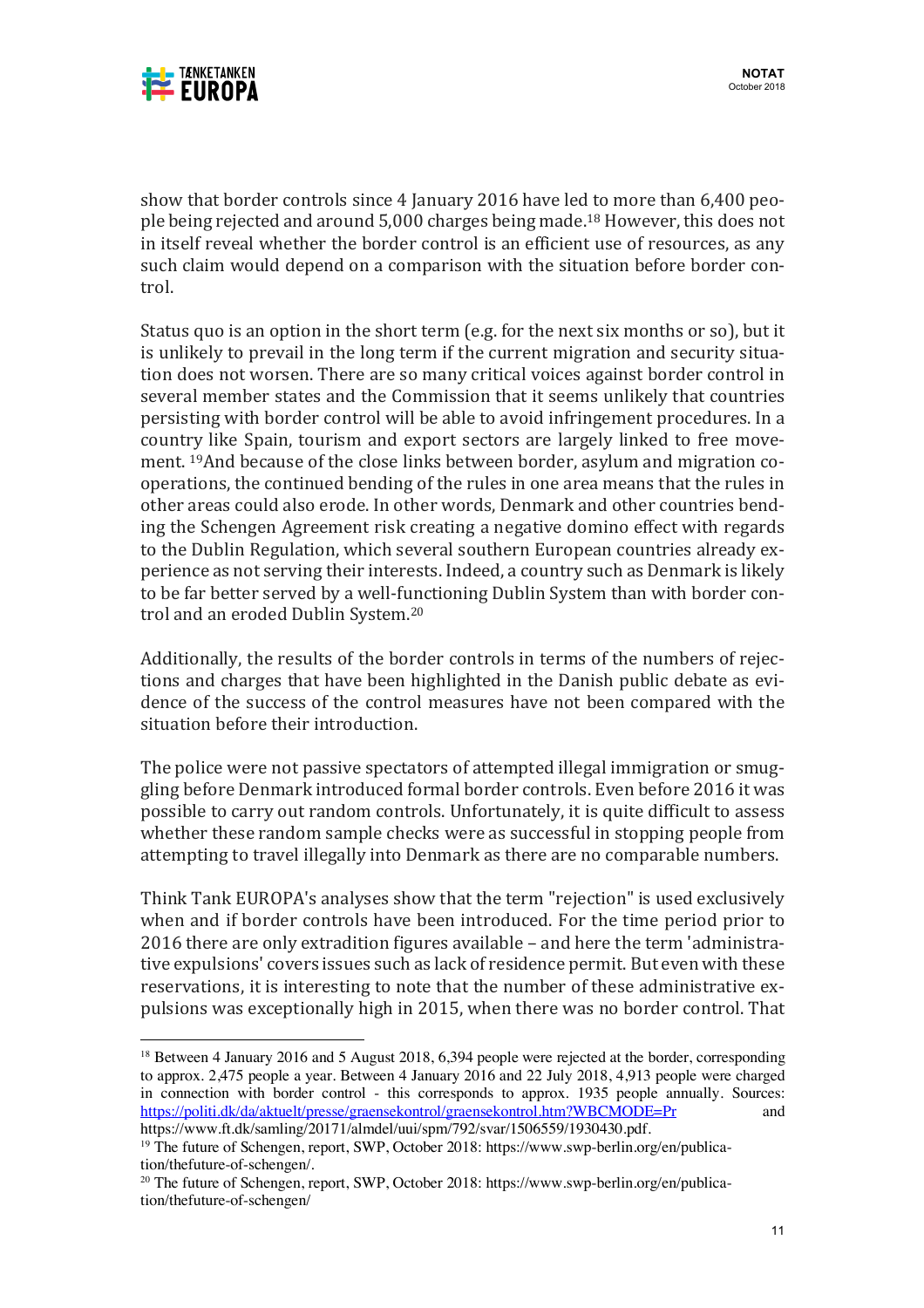

year, 2,778 administrative expulsions were made, which was higher than the average number of people rejected in connection with border controls in 2016 and 201721.

One must assume that the number was high in 2015 because there was indeed extraordinary pressure on Denmark's borders that year. This indicated that the absence of border control would not necessarily mean that many of those rejected at the borders today would not have been expelled anyway. Today's figure for the number of people rejected at the border also covers forgotten and expired passports, and it also includes EU citizens. This means that some of the 6,400 people who are included in the statistics of rejected entrants may have the right of entry and could have subsequently entered the country.

Then there are the approximately 5,000 charges that have resulted from border controls in the period up to August 2018, including 367 for people smuggling. The list of those charged, including Danes, shows that the number includes sentences under the Road Traffic Act and that no-one has been charged under the Terror Act.  $22$  So far, one of the most used Danish examples of the border control's ability to capture potential terrorists is the so-called "matchstick man", who was rejected for not having valid papers – not because his backpack was full of matches, which presumably were intended for a terrorist attack.<sup>23</sup> It was not the Danish, but the German police who, back at the man's asylum centre, revealed the contents of the backpack containing 17,000 matches and fireworks.

When the charges are viewed from the broadest perspective to detect potential connections to illegal immigration or any criminal activity (i.e. including minor thefts and vandalism), less than  $2,000$  of the charges, below half, fit this category. Most of the charges are for traffic-related violations.

Again, a realistic assessment of the value of border control relies on making a comparison with the situation prior to its introduction, but here, too, in the absence of border-specific numbers before 2016, direct comparisons are difficult. An inventory of all criminal charges over the past five years from the Danish police could show whether there has been a development in the number of charges in the two border districts, South and Southern Jutland, and South Zealand and Lolland-Falster in the period before and after the border control was introduced (i.e. throughout the district and not only at the border). In general terms, the national average represents a slight increase in the number of charges over the five years, but this development does not apply to the South and South Jutland police districts. In this region the number of charges in both 2016 and 2017 were at about the same level

<sup>21</sup> Ministry of Immigration and Integration, http://uim.dk/nyheder/2016/2016-10/ekstraordinaertmangeblev-udvist-i-2015.<br><sup>22</sup> Answer to Question No. 792 from the Parliamentary Immigration and Integration Committee, Minis-

try of Justice, 24 August 2018: https://www.ft.dk/sam-

ling/20171/almdel/uui/spm/792/svar/1506559/1930430.pdf.

<sup>&</sup>lt;sup>23</sup> "Syrian charged with bombing in Copenhagen to be sentenced on Wednesday", tv2.dk, 11 July 2017: http://nyheder.tv2.dk/krimi/2017-07-11-syrer-tiltalt-for-bombeplaner-i-kobenhavn-dommes-onsdag.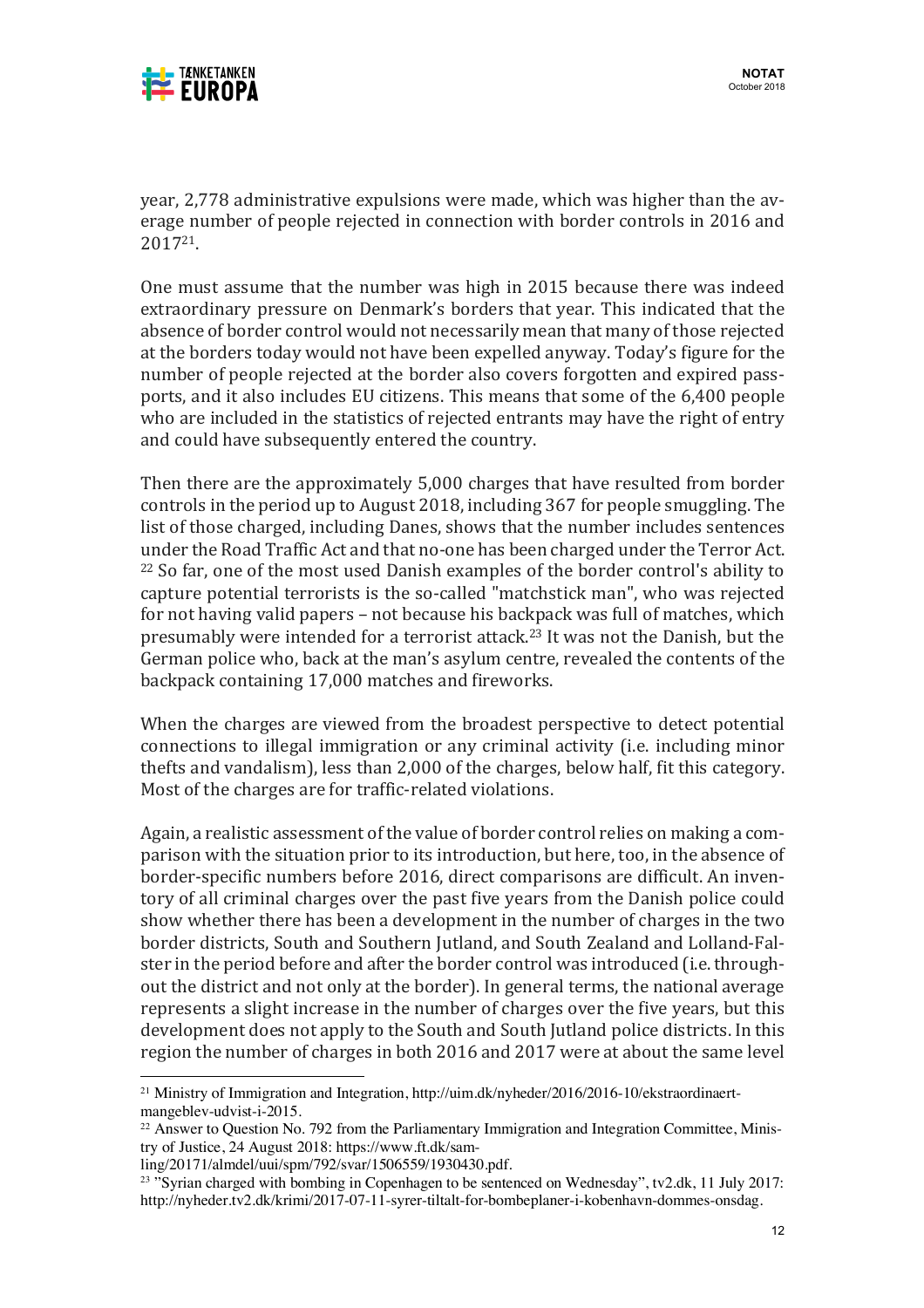

as before the border controls in 2013 and 2014. In the South Zealand and Lolland-Falster police districts, 2016 marked an increase in the number of charges, which became higher than the national average for the first time in the period. In 2017 the number of charges in the district was, however, below the national average again. This is a development that also characterises the available figures for the first quarter of  $2018<sup>24</sup>$ 

### **Scenario 3: The return to Schengen**

The third scenario is a return to Schengen as we knew it before the  $2015$  crisis – a time when you did not need to remember your passport, even if you took your car from Kiruna in northern Sweden to Coruña in Western Spain, and when the likelihood of having your car trunk checked at the border crossings was minimal.

Immediately after approving Denmark and the other countries' original arguments for border control, the Commission on 4 March 2016 launched a roadmap on how to "return" to Schengen: "Restoring the Schengen area, without controls to internal borders, is  $(...)$  of paramount importance for the European Union as a whole, " it has asserted from Brussels right from the start.<sup>25</sup> The rhetoric remains the same and was strengthened under the President of the Commission, Jean-Claude Juncker, in the abovementioned speech from September. The Commissioner for the area, Dimitris Avramopoulos, also stated regarding the latest extension of border control in spring 2018: "We want to get back to a normally working Schengen. It is the principle we are working on with all countries  $-$  and I believe that we will very soon be back to normal."

Simultaneously with the rhetoric of "returning" to Schengen, a comprehensive reform of the cooperation, especially regarding external border controls, has started to accelerate.<sup>26</sup> This includes, for example, so-called Smart Borders<sup>27</sup> using new technology to make the controls as effective as possible and less extensive for the individual. This means strengthening Frontex, the entry and exit system (EES) for the registration of third-country travelers, and so on.

In addition, there is a focus on ensuring interoperability of all relevant databases

Data/etudes/STUD/2017/596828/IPOL\_STU(2017)596828\_EN.pdf.

<sup>&</sup>lt;sup>24</sup> Denmark has 12 police precincts. The calculations are based on police statistics: https://statistik.politi.dk/QvAJAXZfc/opendoc.htm?document=QlikApplication%2F2999\_Public%2FPublic\_IndsatsResultater.qvw.

<sup>25</sup> Back to Schengen. A Roadmap, European Commission, 4 March 2016: https://ec.europa.eu/homeaffairs/sites/homeaffairs/files/what-we-do/policies/borders-and- visas/schengen/docs/communicationback-to-schengen-roadmap\_en.pdf.<br><sup>26</sup> Inspired by reports like 'The Future of the Schengen Area', CEPS, 2018: https://www.ceps.eu/sys-

tem/files/IPOL\_STU%282018%29604943\_EN.pdf and 'Smart Border 2.0', Europa-Parlamentet, november2017: http://www.europarl.europa.eu/Reg-

<sup>&</sup>lt;sup>27</sup> Smart Borders: https://ec.europa.eu/home-affairs/what-we-do/policies/borders-and-visas/smart-borders en.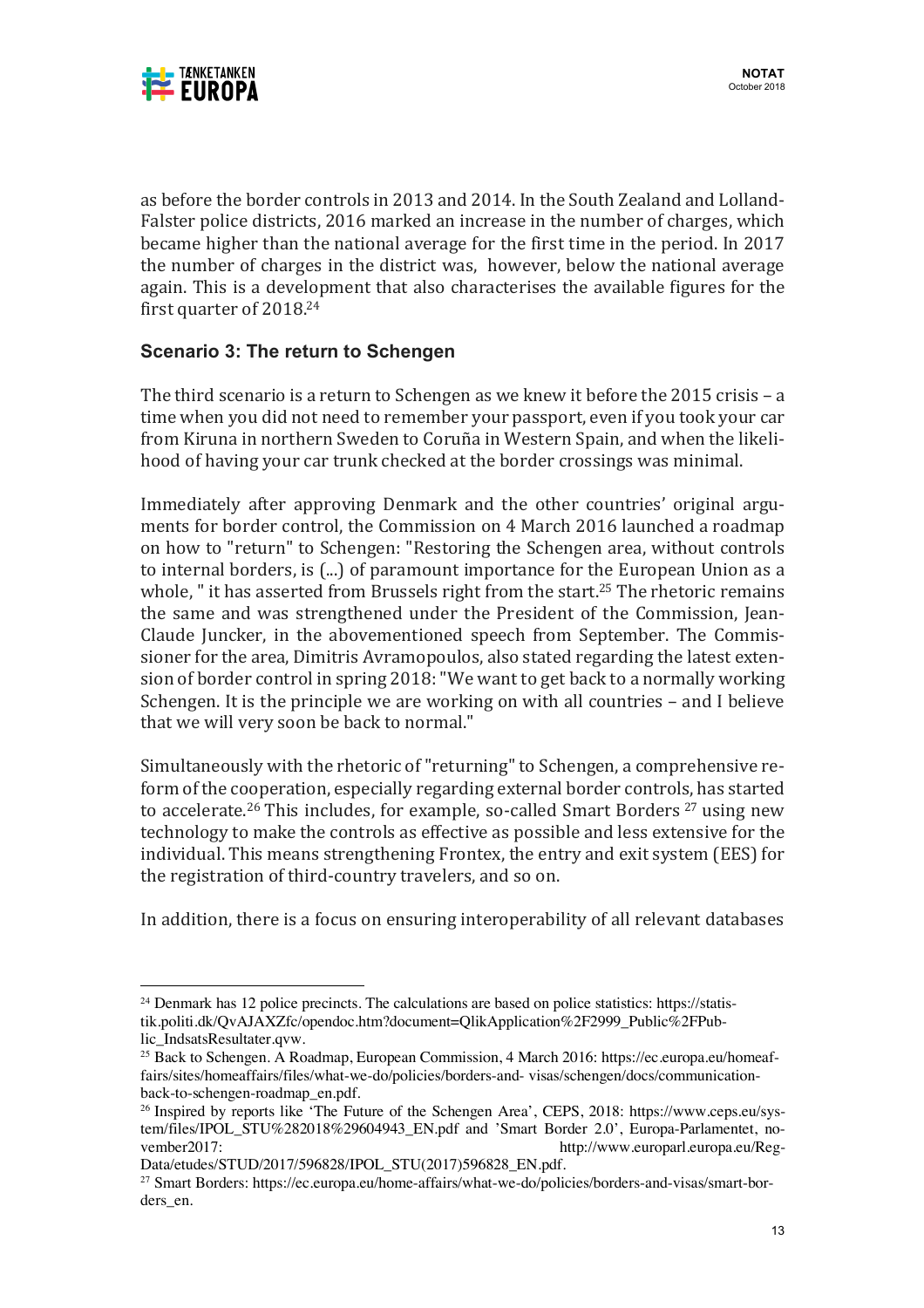

on migration control, border surveillance and serious crime and terrorism (including member states' own databases, and EU databases EIS, SIS II, VIS, EURO-DAC, and EEA), as well as linking the Schengen Agreement not only with EU migration and asylum policy, but also with the EU's trade, foreign and defence policies. This applies to, for example, contemporary trade partnerships with several African countries to prevent poverty and climate migration, continuing work on migration agreements with third countries (including joint reception centres and returning migrants), reinforcing the role of Europol in combating terrorism and serious crime in general, and flexible defence actions to tackle smuggling boats.

From a national perspective, these are measures that will require a confrontation with the justice and home affairs opt-out, and defence opt-out, if Denmark is to be able to participate fully.

There are strong arguments for the Commission's return scenario, which has wide support across the EU, as well as within the European Parliament. Absence of border control allows, in addition to having significant symbolic significance, the smoothest free movement. This results in the greatest possible gains from the internal market and shorter travel times. The latter is of particular importance to the EU's approximately 1.7 million border workers, i.e. people who cross a border to work every day.<sup>28</sup> Companies that export perishable foods, like the Danish dairy Arla, estimate that even a minute of extra waiting time at a border has significant cost.  $29$  In addition, the acute migration crisis is now over, with numbers of asylum seekers and illegal entries currently at the pre-crisis level.<sup>30</sup>

In addition, considerable resources are used on border control. There are figures available representing the direct costs spent on the Danish border between 4 January 2016 and 31 August 2017, and this amounts to DKK 275 million. During the same period, the deployment spent 1,101,950 working hours (of which 213,776 were spent by the Danish Home Guard) $31$ . The police found personnel resources for border control primarily by re-prioritizing staff time away from general police work. This has had noticeable consequences for citizens. While border controls have been in place, police response times have increased, there has been a doubledigit decline in the charge rate of serious crime, vandalism and theft in Denmark, and the average duration from charging to sentencing or pentalties for crimes such as theft has increased by 91 percent.<sup>32</sup>

<sup>28</sup> The Economist, 2018: https://www.economist.com/europe/2018/06/23/europes-passport-free-zonefaces-a-grim-future.<br><sup>29</sup> Peter Giørtz-Carlsen, Executive VP Europe, Arla, at Think Tank EUROPAs conference October 8

<sup>2018.</sup>

<sup>&</sup>lt;sup>30</sup> See Eurostats Asylum statistics here: https://ec.europa.eu/eurostat/statistics-explained/index.php?title=Asylum\_statistics.

<sup>31</sup> Sources: Police hourly allocations, https://www.ft.dk/sam-

ling/20161/almdel/reu/spm/863/svar/1427814/1794336/index.htm. Costs: https://www.ft.dk/sam-<br>ling/20161/almdel/reu/spm/868/svar/1427819/1794350/index.htm.

 $32$  The need for a general increase in the fight against terrorism is part of the picture, although the use of resources on border control speaks for itself. Report on police work following strengthened terrorism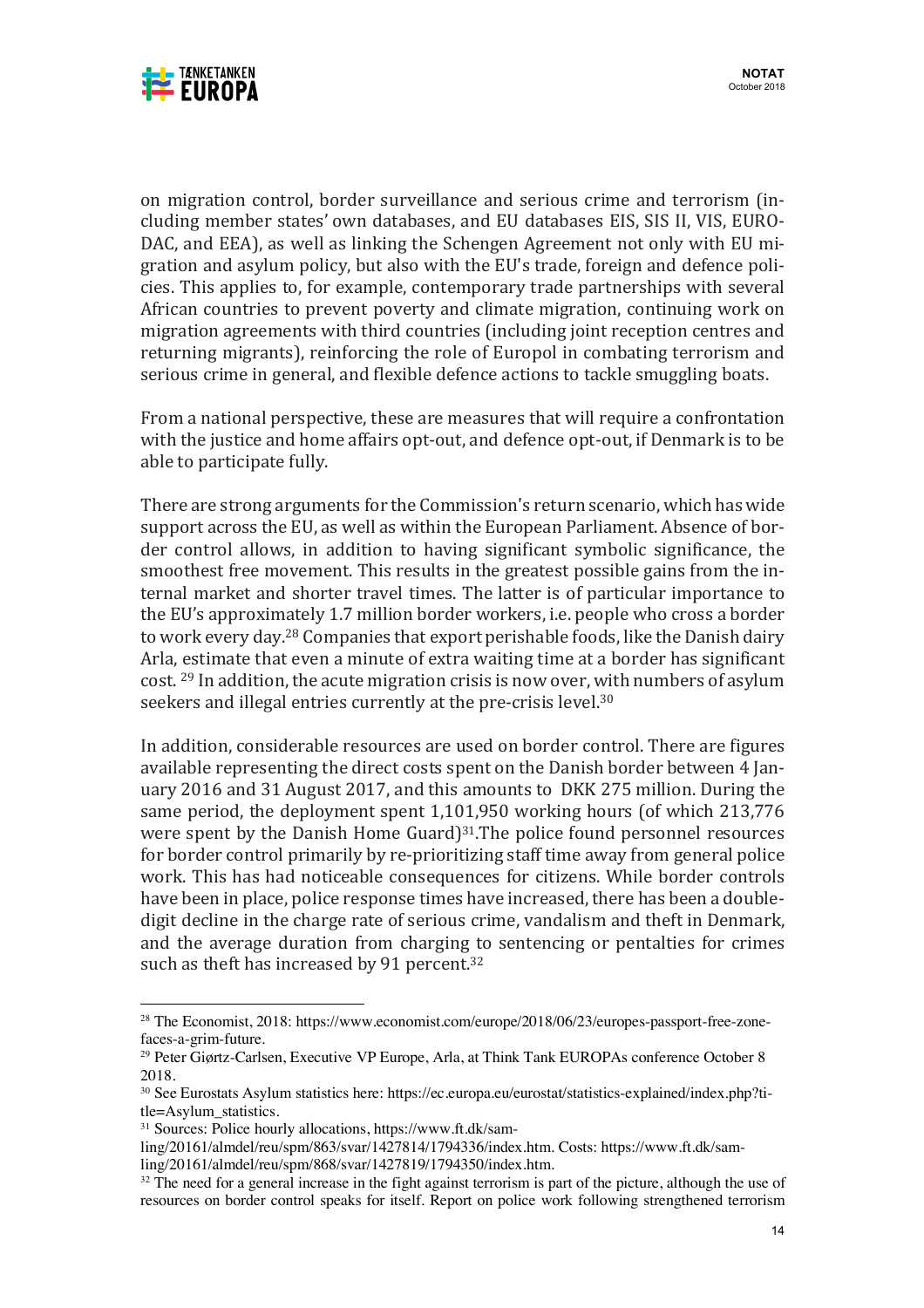

In addition, it is an illusion that the border control we have today is a solid defence mechanism against illegal immigration, terror and other crime. According to the Road Directorate and Scandlines, more than 10 million vehicles cross the border from Germany to Denmark each year. This includes passenger cars, buses and freight cars (not trains), and it is therefore difficult to assess the total number of people crossing the border as passengers of these vehicles. According to police reports, in 2016 and 2017, when there was border control, an average of 3.17 million checks on persons were made (often only to request passports).  $33$  According to Think Tank EUROPA's information, this corresponds to approximately five percent of all people who crossed the border from Germany. In addition, there are no internal border controls at Danish airports. And even when controls are conducted there is no guarantee that criminals will be detected. A Swedish report has revealed a significant lack of qualifications among Swedish border guards. For example, many were not trained to spot a fake passport. $34$ 

The former head of Europol's anti-terrorist centre, Troels Ørting, stated at Think Tank EUROPA's annual conference in 2015 that it would in effect require GDR methods to achieve a significant increase in security though these types of border controls. What is more, is that the open borders have been accompanied by several mitigation measures. A review of crime statistics before and after the introduction of the open borders shows that a number of crimes, including burglary, theft, car thefts and robberies, have fallen in the years after the EU countries joined the Schengen cooperation, and that the rate of detection of cross-border crime has risen.<sup>35</sup> This could, among other things, be due to increased police cooperation across borders.

But there are also challenges to the "return" scenario. The after effects of the crisis in 2015 are still strongly felt in several member states, not least among the wider public. Today, migration and terror have emerged as the two undisputed major

preparedness and the introduction of temporary border control, the National Audit Office, 26 April 2018: http://www.rigsrevisionen.dk/publikationer/2018/152017/statsrevisorernes-bemaerkning-til-beretningen/.

<sup>&</sup>lt;sup>33</sup> According to the Road Directorate's automated measurements at the seven most used road crossings, about 19 million cars cross the Danish-German border in both directions each year. Scandlines, which operates the ferry service along the routes of Rødby-Puttgarten and Gedser-Rostock reported traffic of 2,383 million vehicles in 2015. If it is assumed that traffic is equally strong in both directions, this equates to annual traffic from Germany into Denmark of approximately 10,692,000 vehicles. In 2016 and 2017, an average of 3,170,000 vehicles were controlled. Ferry services from the German island of Sylt are not included. Sources: Road Directorate's Statistical Catalog, Carriers 'Shipowners' Association (Annual Report 2016) and Politi.dk.

<sup>34</sup> https://www.berlingske.dk/internationalt/medie-graensekontrollen-i-sverige-er-saa-daarlig-at-dererbrug-for-eu-hjaelp.

<sup>&</sup>lt;sup>35</sup> A Research Paper on the Costs of Non-Schengen from a Civil Liberties and Home Affairs Perspective, Rand Europe, June 2016. http://www.europarl.europa.eu/Reg-

Data/etudes/STUD/2016/581387/EPRS\_STU(2016)581387\_EN.pdf.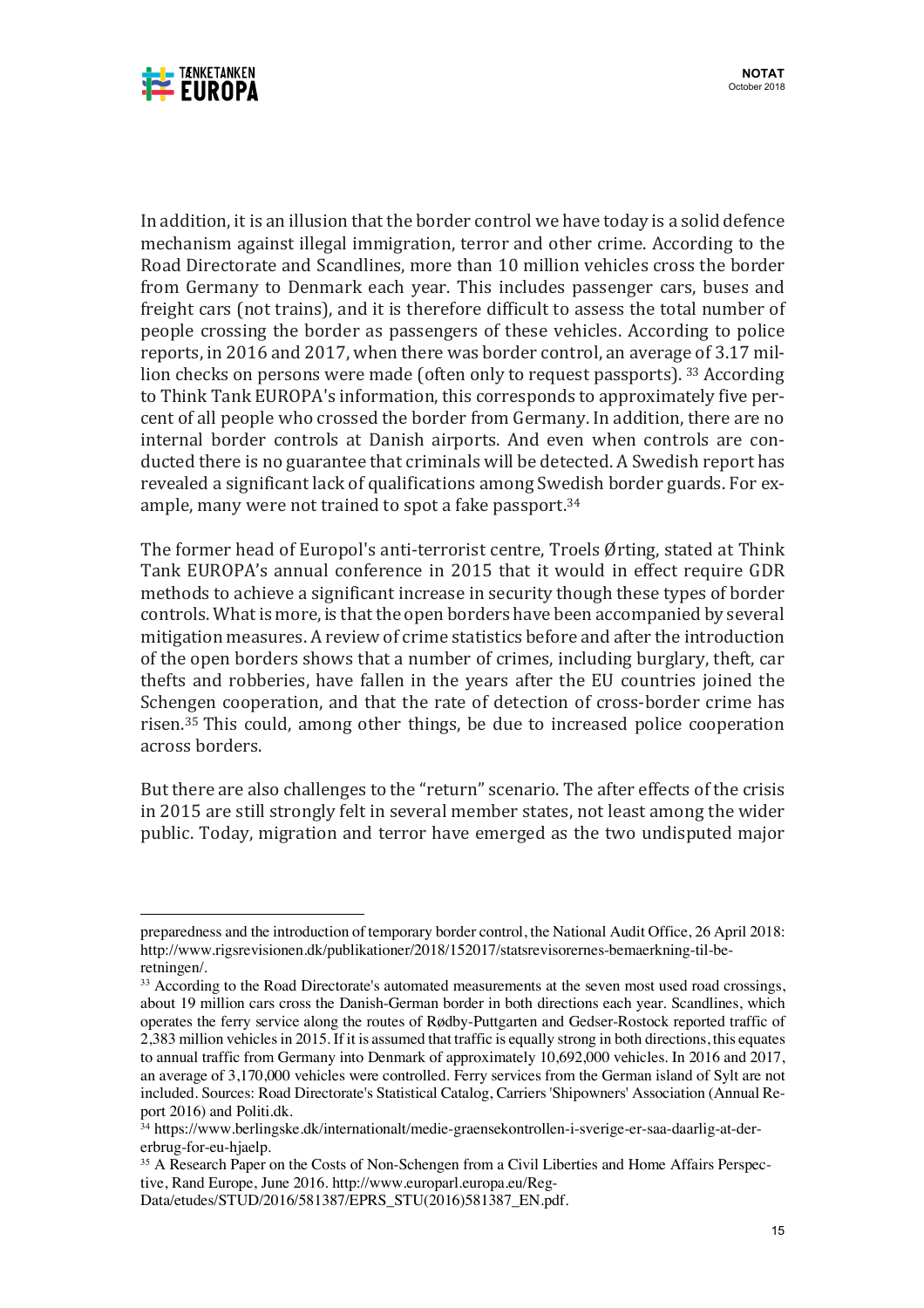



concerns in many EU countries.<sup>36</sup> In focus groups conducted by Think Tank EU-ROPA, several Danes have expressed great concern about what they themselves call "the new security situation", referring to the experience of terrorist attacks on European soil, an aggressive Russia in the east, a Turkey that is increasingly turning away from the EU, and an African continent where the push factors for migration are expected to grow in the coming years.<sup>37</sup> In this context, a major challenge to the return scenario is that a majority of 60 percent of Danes, according to Think Tank EUROPA's polls <sup>38</sup>, believe that border control can protect them against organised crime. "The new security situation" has resulted in an acceptance that more control – in one form or another – is here to stay.

Another argument against the return scenario is that even random border checks (as opposed to a lack of checks all together) could make it a little riskier to be a criminal on the move through the EU. There are, for example, Swedish references to incidences of petty theft in southern Sweden having fallen since border control was introduced in Denmark - allegedly because international gangs have been more cautious to avoid their vans being checked on Øresund Bridge.<sup>39</sup> But to achieve these results, it has also meant that police border control has had to remove resources from other areas at the same time.

#### **Conclusion: Schengen 3.0**

 

When the Commission and several member countries' demands for a return to Schengen collide with Denmark and other "control countries" insistence on maintaining their border controls, the many reforms of the cooperation are often overlooked. Sometimes there is a polarisation of the debate as if it is a simple black and white debate between supporters of borderless movement and supporters of control, thus eliminating the nuances between the two positions. But one can still defend freedom of movement across internal borders whilst being responsive to requests for more control. In reality, most people are supporters of a successful Schengen cooperation that protects the goal of free movement across the EU borders, whilst effective control of illegal migration and current security threats are strengthened at the same time.

It is obvious to see the ongoing Schengen reforms as more than a naive return to the old Schengen, and rather as a new and reformed Schengen – a Schengen  $3.0^{40}$ 

<sup>&</sup>lt;sup>36</sup> The voters have new wishes for what the EU should do, paper, Think Tank EUROPA, March 2018: http://thinkeuropa.dk/vaerdier/vaelgerne-har-faaet-nye-oensker-til-hvad-eu-skal.

<sup>37</sup> The sovereign, Denmark, Report, Think Tank EUROPA, 2017: http://thinkeuropa.dk/vaerdier/suveraene-danmark.<br><sup>38</sup> Based on a representative measurement of 1000 respondents by YouGov for Think Tank EUROPA,

April 2015.

<sup>&</sup>lt;sup>39</sup> "Sweden's government renews border controls, again", News Øresund, 4 May 2018: http://www.new-soresund.dk/sveriges-regering-forlaenger-graensekontrollen-igen/.

<sup>&</sup>lt;sup>40</sup> The Hungarian Prime Minister, Victor Orban, called his 10-point proposal on Schengen's reform needs 'Schengen 2.0' http://abouthungary.hu/news-in-brief/here-it-is-hungarys-10-point-action-planforthe-management-of-the-migration-crisis/.